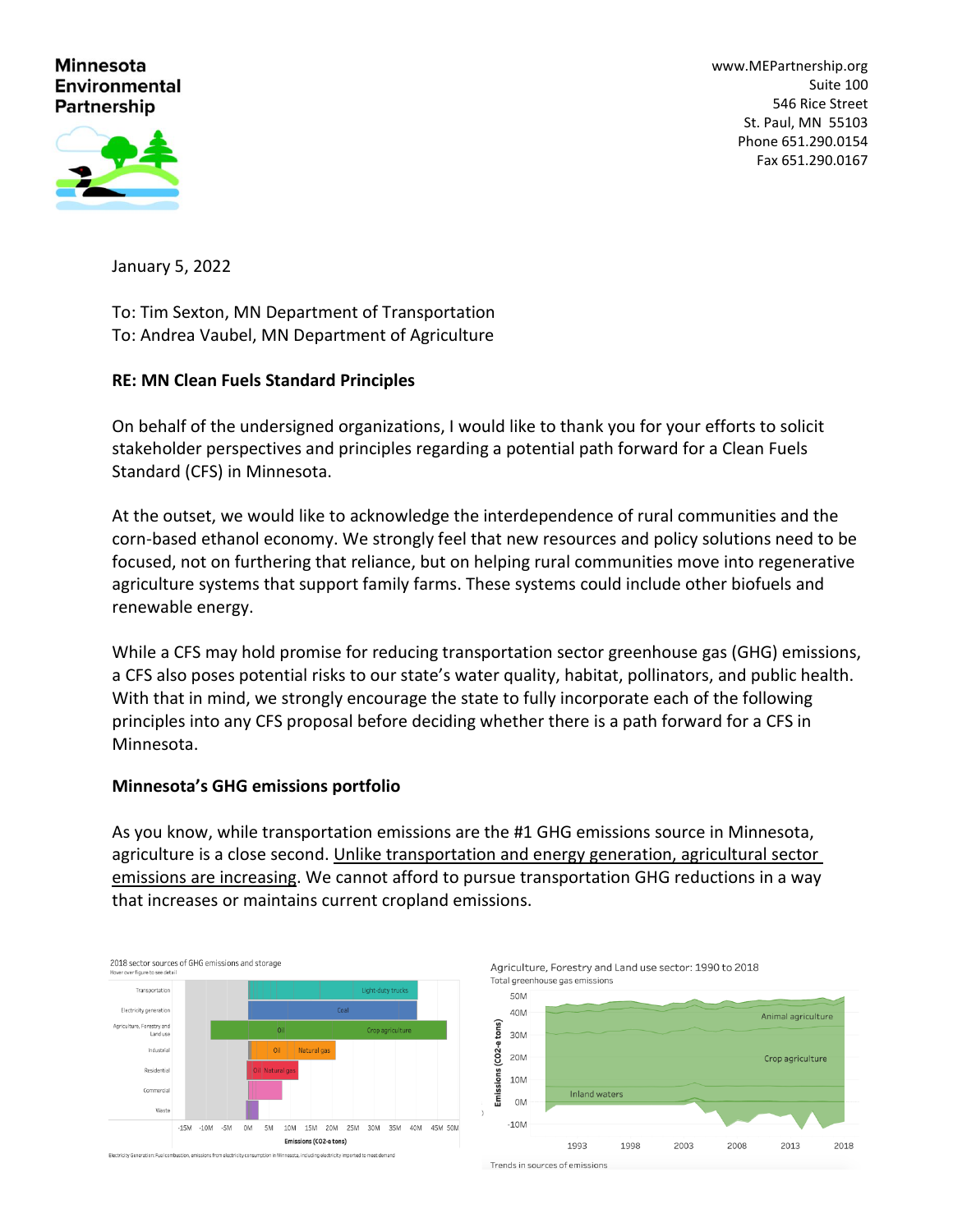We also face some severe and pervasive water quality and public health challenges associated with our overreliance on annual row-crop systems.



### **Ethanol won't put us on track to meet goals**

We are concerned that a CFS that incentivizes corn-based ethanol will result in the following likely outcomes:

- Minnesota may make some short-term reductions in our transportation sector greenhouse gas emissions, but these reductions will be well below the reductions required to meet our mid- and long-term climate goals in that sector.
- Minnesota won't achieve our clean water quality goals: Despite the best efforts of farm operators, annual row-crop systems (like corn and soybeans) are naturally prone to runoff pollution and groundwater contamination.
- Minnesota won't achieve our habitat and pollinator goals: Policies that further intensify agricultural land use, grassland conversion and pesticide application are largely incompatible with achieving our state's habitat and pollinator goals.
- Increased conversion of natural lands to croplands may prevent Minnesota from achieving our agricultural greenhouse gas emissions reduction goals.
- Investment, time and attention that would have been spent on electrification of transportation, transit improvements and further diversification of cropping systems will have been diverted to further expand corn-based ethanol, a product that can't take us to our ultimate goals.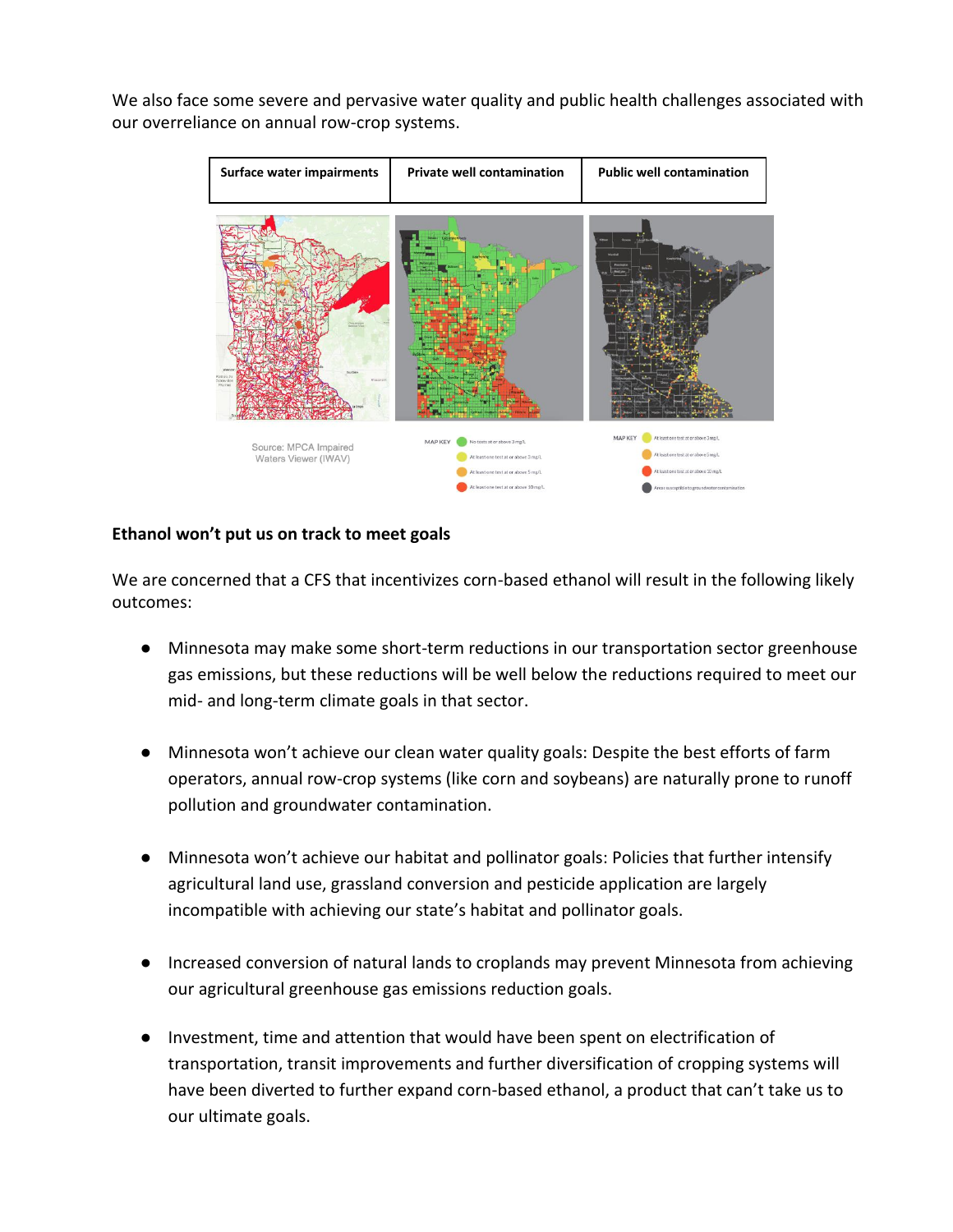# **Our main principle: put the 'clean' in a clean fuels standard**

It may be possible for a CFS to provide meaningful transportation sector GHG emissions reductions in a way that is compatible with our other environmental goals. To do so, we respectfully request that the following principles are fully incorporated into any CFS rule-making process.

## **Environmental performance principles:**

- 1. **Set a science-based emissions reduction goal:** A 45% reduction economy-wide by 2030 and a 100% reduction economy-wide by 2050 are the internationally accepted GHG reduction benchmarks. A CFS must align with, and be one part of, a comprehensive and science-based GHG reduction plan in the transportation sector that aligns with internationally accepted goals. This should include expanding transit and other mobility options for Minnesotans, other policies to reduce vehicle miles traveled (VMT) and switching to electric vehicles (EVs) statewide through investments in EV purchase rebates, public charging infrastructure and converting publicly-owned vehicle fleets.
- 2. **Define "clean" to include air, water and habitat:** Any CFS must include metrics for clean water, healthy habitat and clean air into the definition of clean. The state should explore innovative mechanisms to support and prioritize pathways that provide co-benefits for habitat, pollinators and air quality in a CFS, and ensure that the CFS outcomes are compatible with the state's existing nutrient reduction strategy goal of 45% by 2040 in the Mississippi River watershed.
- 3. **Embrace winter-hardy oilseeds:** There is strong potential for including winter annual oilseeds for biodiesel, renewable diesel, and aviation biofuels in a CFS. We encourage the state to focus on these categories because these will likely be the most difficult aspects of transportation to electrify. The use of winter annuals as a biofuel feedstock in rotation on existing cropland has significant co-benefits for water quality, wildlife and pollinators.
- 4. **Protect conservation & forested lands:** A recent report estimates that Minnesota converted approximately 2 million acres of grasslands to row-crop production between 2012 and 2019. Multiple studies (including researchers at the University of Wisconsin [Gibbs](http://www.gibbs-lab.com/)  [Land Use and Environment Lab\)](http://www.gibbs-lab.com/) suggest that land conversion is accelerated by increased biofuel production. The Clean Fuel Standard should avoid row crop conversion from grasslands and forests. Indirect land-use change must be accounted for when assigning cropland carbon intensity (CI) scores in a way that ensures recently converted lands are not eligible for favorable CI scoring through a CFS.
- 5. **Invest in equitable electrification:** Credit revenue derived from electrification should be invested in expanding access to the lowest-CI technologies, including electrification infrastructure in underserved and economically disadvantaged communities and BIPOC communities.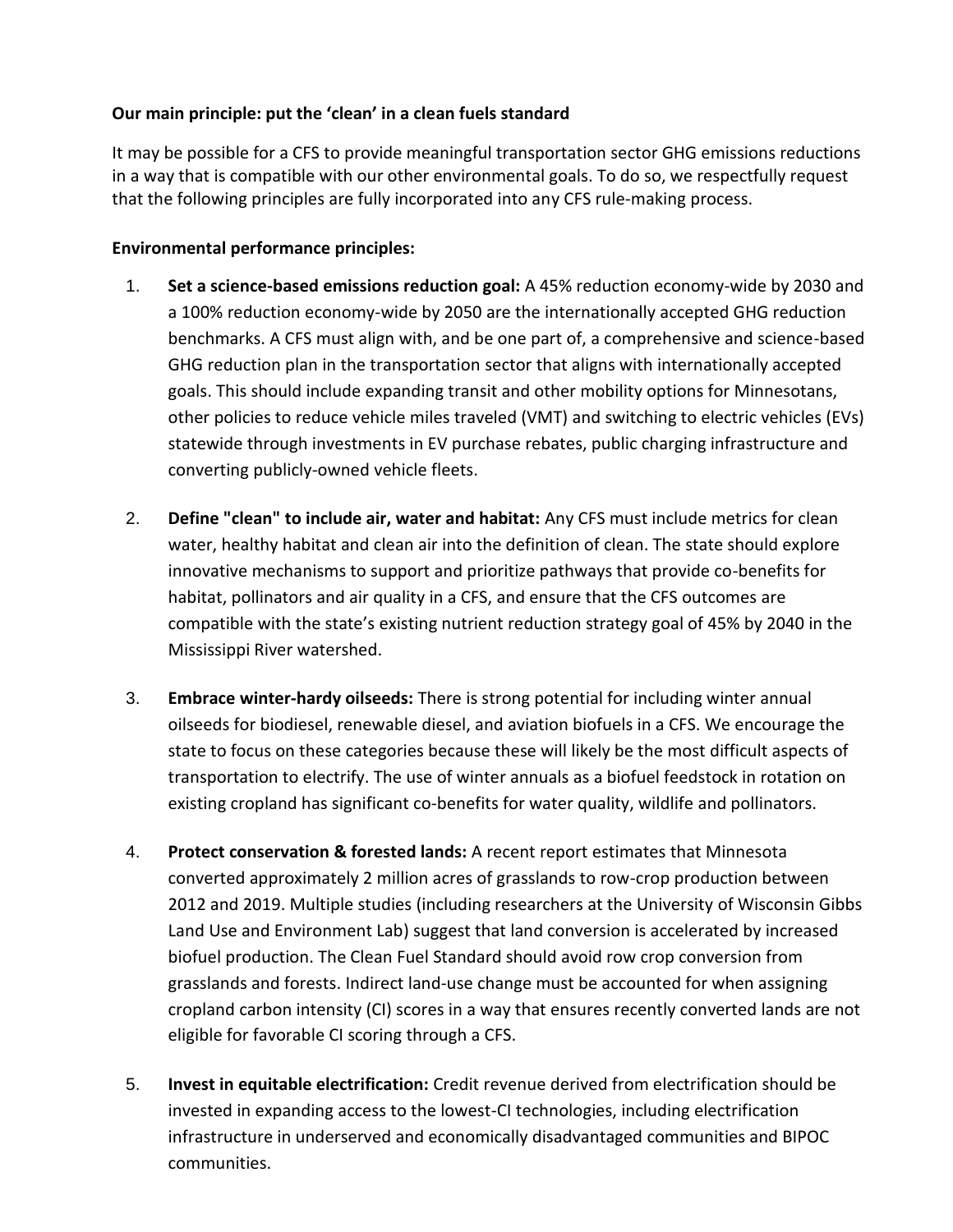- 6. **Evolve over time:** A CFS should include a mechanism for assigning CI scores for new feedstocks over time.
- 7. **Avoid increasing extraction or use of fossil fuels**: The CFS must not incentivize or facilitate enhanced oil recovery which enables oil producers to expand oil production and produce even more carbon emissions.
- 8. **Include realistic cropland emissions assumptions:** All upstream and on-farm emissions of bio-based feedstock production must be accurately accounted for in the CI scoring process. The CI scoring approach must include realistic cropland ag carbon sequestration assumptions that are verifiable, additional and permanent. No-till and cover crop strategies do not reliably result in permanent carbon sequestration. Failure to address this invites a worst-case scenario where fossil fuel companies buy phantom carbon credits from the ag/ethanol industry instead of reducing their own emissions.

## **Process & scientific principles:**

- 9. **Inclusive, not profit-driven:** The development of a CFS must not be an agency & industrydominated process similar to the Governor's Council on Biofuels. Environmental quality and public health advocates must have no less than equal representation in this process moving forward.
- 10. **Transparent:** This process must include a transparent, independent process for CI and habitat scoring and require clear statements of conflicts of interest and economic disclosure statements for those engaged in the advisory process auditing the CI scoring process.
- 11. **Equitable:** Our agricultural & transportation systems often result in environmental, economic and racial injustice and inequity. A CFS should aim to meaningfully address priority economic and racial inequities embedded in our existing agriculture and transportation sectors. For instance, replacing greenhouse gas emissions through electrification of buses does more to improve the health of communities disproportionately impacted by air pollution than the adoption of biodiesel buses.
- 12. Affordable: The Minnesota Department of Agriculture's **[own report](https://www.mda.state.mn.us/sites/default/files/docs/2020-11/GovernorsCouncilBiofuelsReport_ExecOrder19-35.pdf) estimates the costs of** bringing fueling sites up to E15 compatibility is between \$771 million to \$784 million and would take approximately 10 years. This is a massive cost that must not fall on the shoulders of state and local taxpayers or utility ratepayers, and must instead be paid for entirely by those business interests.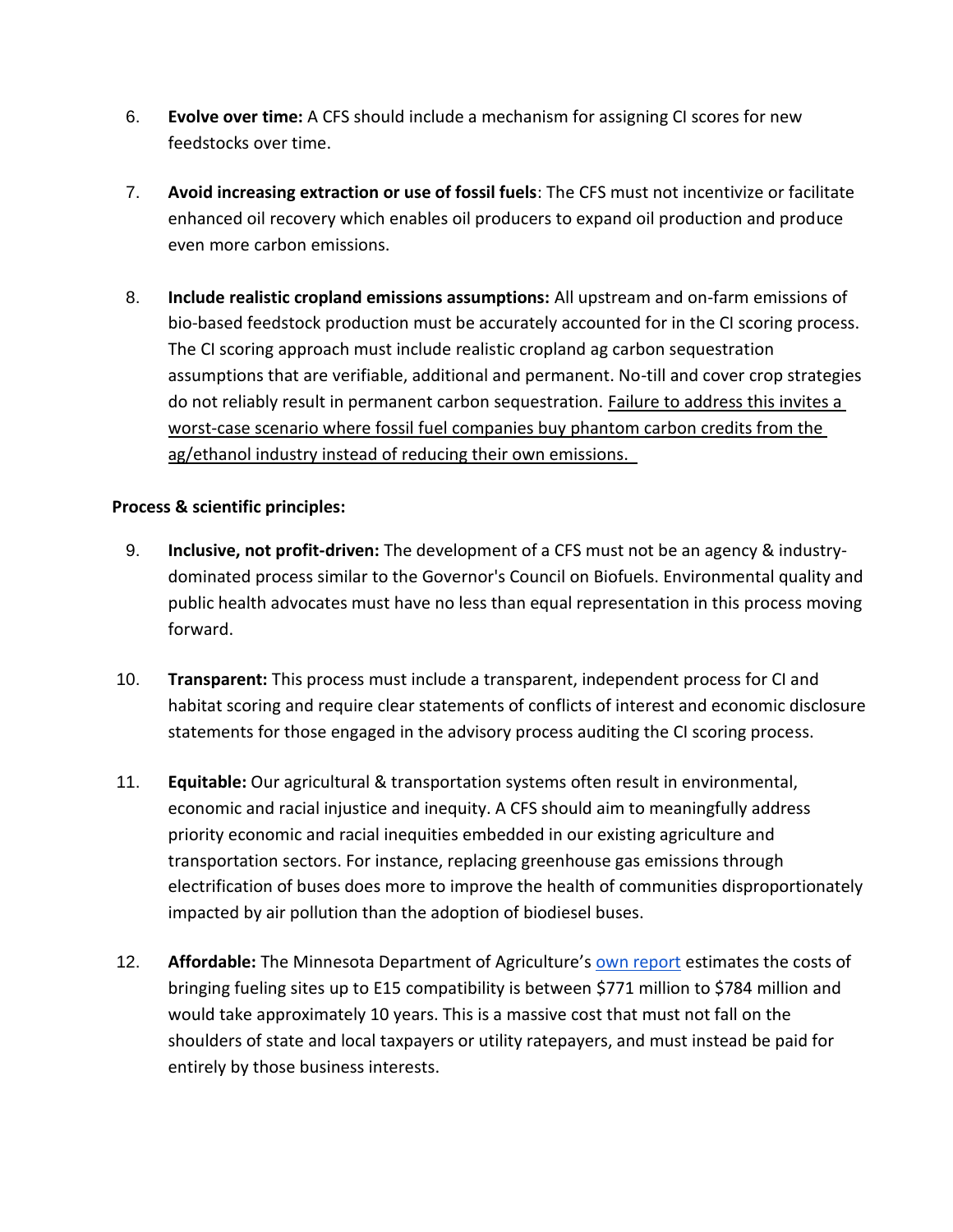13. **Technology neutral:** "Technology neutral" does not mean "technology equal." Some technologies are superior to others, particularly when environmental externalities are considered. For instance, corn-based ethanol may have a lower carbon intensity than pure gasoline but is outperformed by vehicle electrification when it comes to emissions reduction, air pollution or water degradation. A process that insists on technology neutrality without acknowledging that different technologies produce different environmental externalities is problematic.

## **Agency Co-leadership**

Agencies leading this process must themselves be 'technology-neutral.' While we appreciate the leadership of staff from the Minnesota Department of Agriculture (MDA) in this effort, we have not previously supported a CFS rulemaking process led by the MDA in part because of their agency mission to promote agricultural products which has resulted in a clearly established preference for expanding our reliance on corn ethanol. We would be more likely to support a CFS rule-making process that includes either the Minnesota Pollution Control Agency or the Department of Commerce in addition to MNDOT and the MDA.

### **Additional concerns**

- 1. A CFS might incentivize carbon capture, utilization and storage (CCUS) at ethanol facilities, inviting pipeline construction and fossil fuel extraction that poses additional environmental risks. A CFS must not directly or indirectly provide support for CCUS at ethanol plants.
- 2. A CFS could [incentivize liquified natural gas \(LNG\) from the largest feedlots.](https://recyclingandenergy.org/wp-content/uploads/2021/03/RNG-Designed-Case-Study_Minnesota-Specific.pdf) While LNG reuse on-farm (for machinery, buildings and facilities), and large industrial users like ethanol plants, foundries and cement production is appropriate, a CFS that includes LNG in a way that promotes new or expanded large feedlots is not compatible with a clean future.

Thank you for taking the time to review these CFS principles and additional concerns. We are happy to discuss these items in further detail at your convenience.

Sincerely,

Steve Marse

Steve Morse Executive Director

*Please see the 21 signing organizations on the following page.*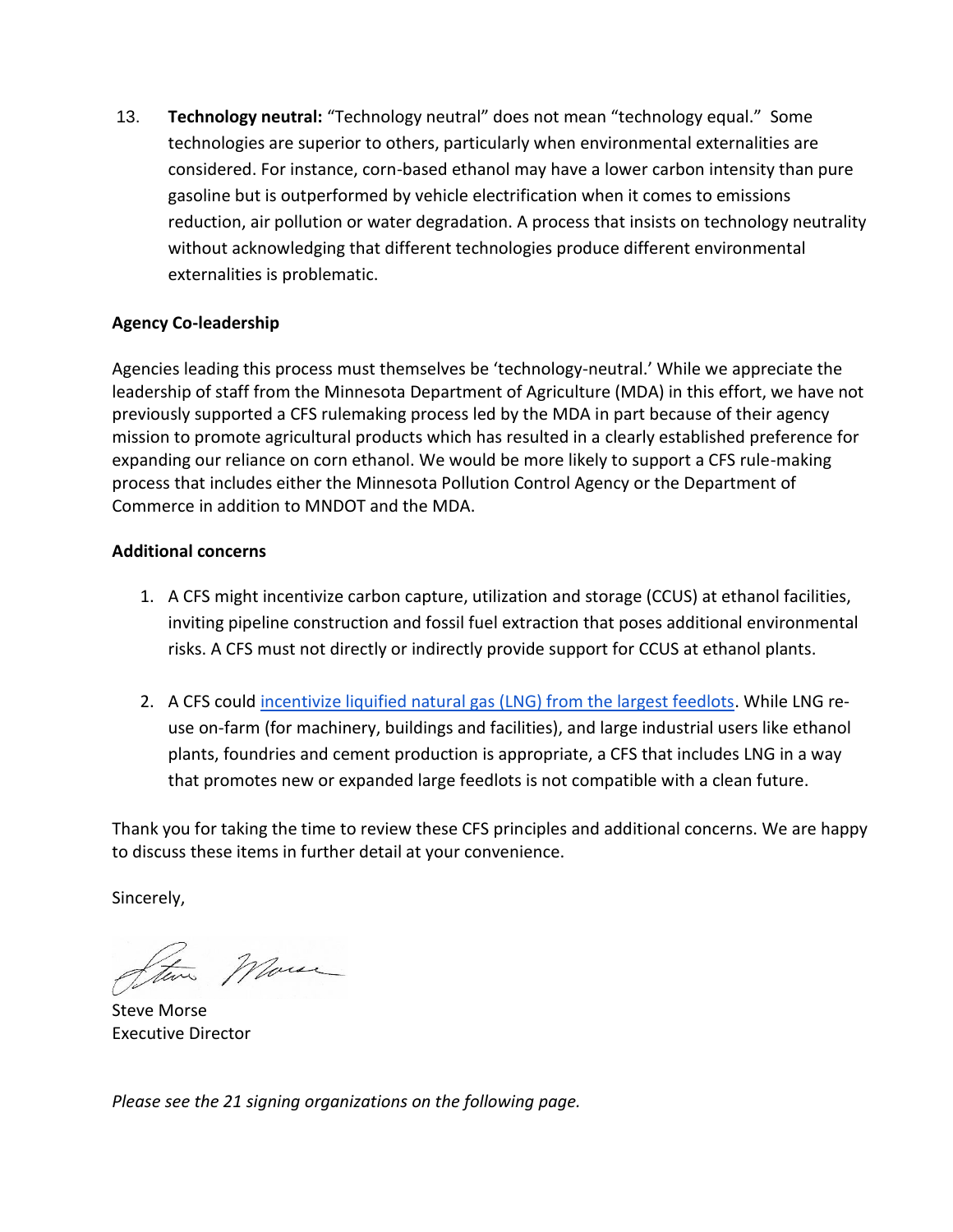Citizens Climate Lobby Minnesota

CURE (Clean Up the River Environment)

Clean Water Action Minnesota

COPAL \*

Environmental Working Group

Friends of Minnesota Scientific and Natural Areas

Friends of the Mississippi River

Hastings Environmental Protectors

Honor the Earth

Izaak Walton League Minnesota Division

League of Women Voters Minnesota

League of Women Voters Upper Mississippi River Region \*

Minnesota Interfaith Power and Light

Minnesota Ornithologists' Union

Minnesota River Valley Audubon Chapter

Minnesota Well Owners Organization

MN350

Move Minnesota

Pollinator Friendly Alliance

Sierra Club - North Star Chapter

Vote Climate

*\* denotes not an MEP member*